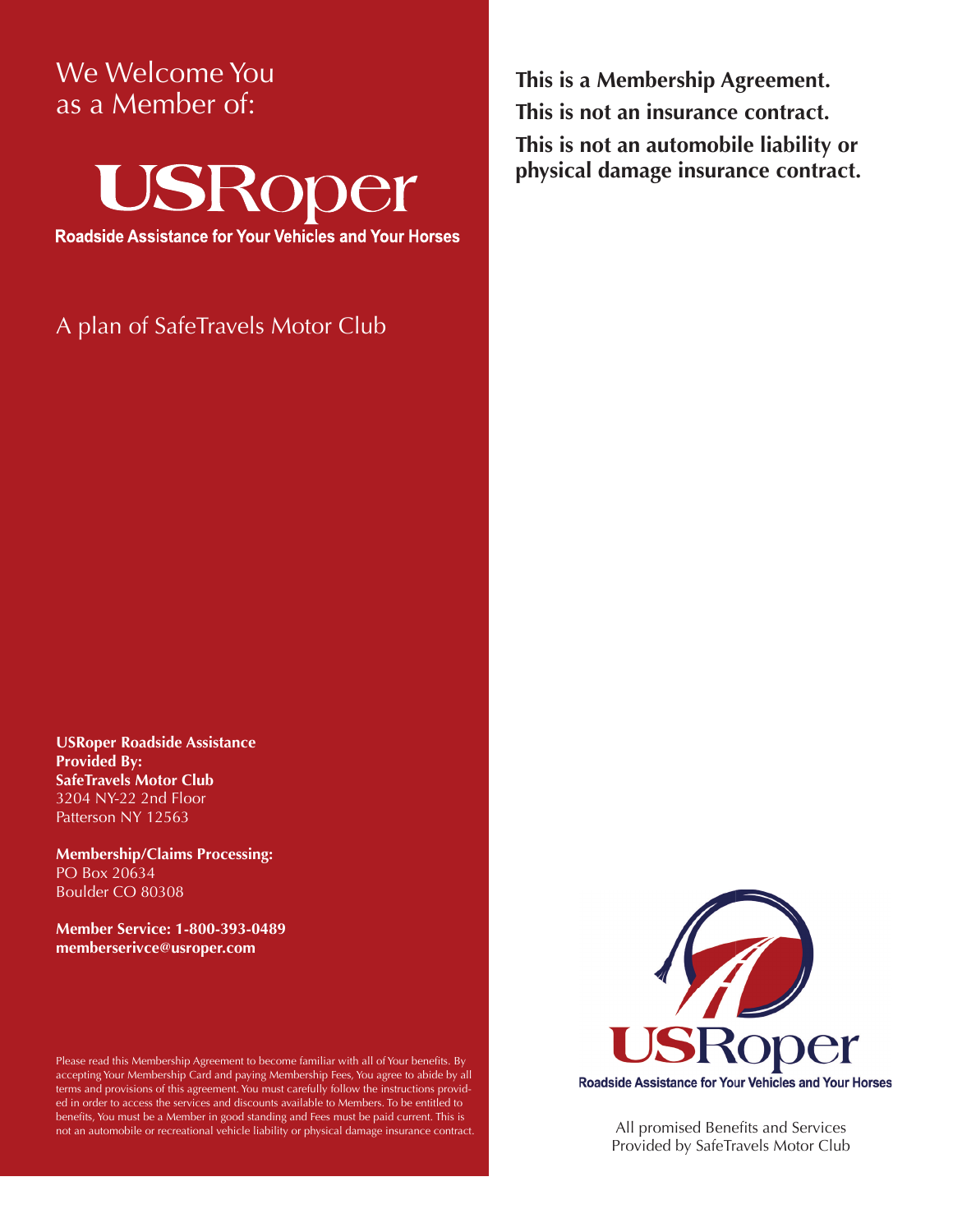**THIS MEMBERSHIP AGREEMENT** (or "Membership") is effective under the terms of USRoper Equestrian Motor Plan 24 hours after receipt of full payment of Member's membership fees. Changes to this agreement may occur. You may review the latest version of this agreement at www.usroper.com or call 1-800-393-0489 and request the most current version. In the event of any conflicts between this document and the Membership Agreement posted online at www.usroper.com, the online version shall control.

**THE BENEFITS AND SERVICES** described in this Membership Agreement are for the personal use of the named Member, and are provided anywhere within the limits of the United States (excluding Puerto Rico and U.S. Territories) and Canada, 24/7/365. You will not be required to pay any additional sum when your service request falls within the limits specified in this Membership Agreement and service costs in excess of the specified benefits must be paid directly to the Service Provider. The timing and scope of benefits may vary from state to state or in certain locales in accordance with individual state and/or local laws, and in accordance with the capability of particular Service Providers. To ensure the appropriate service is dispatched, please have available the length, weight, and height of Your trailer, as well as Truck and/or Trailer tire sizes.

**DEFINITIONS:** The term "Alternative Equine Transportation Cost" is defined as the cost incurred in connection with transporting Your Horse(s) by means other than the Horse Trailer used at the time of Your disablement. The term "Associate Member" shall mean Your spouse, or domestic partner, who is a resident of the same household; Your child, who is a resident of the same household and under the age of 19; or Your child, whose primary residence is the same household and who is a dependent of the "Member" as the term "dependent" is defined under the Internal Revenue Code, is a qualified full-time student at a college or university, and is 25 years of age or younger. The term "Horse" shall include horses, donkeys, mules, and ponies. The term "Horse Trailer" or "Trailer" shall mean a non-automotive vehicle that is towed by a Motorized Vehicle. The term "Member," "You" or "Your" shall mean the person named in the application, and shall include the Individual Primary Member and/or any Associate Member whose Membership Fees have been paid and whose Membership has not expired or been canceled by the Primary Member of the Plan or by USRoper. The term "Motorized Vehicle" or "Vehicle" shall mean a non-commercial, passenger motor vehicle designed for use on public roads, excluding motorcycles, mopeds, scooters, and tractors. The term "Plan" shall mean the arrangement between USRoper and You whereby USRoper provides the Services described herein. The term "Services" shall mean those roadside services described below in the section titled "MEMBER BENEFITS." The term "USRoper" shall mean "Equine Network, LLC." The term "Vehicle Accident" shall mean an occurrence physically involving Your Motor Vehicle, while operating, which (A) results in (i) a fatality or bodily injury to a Horse as a direct cause of the occurrence and/or (ii) one or more Vehicles incurring damage as a result of the occurrence, and (B) which You have reported to the local law enforcement agency responsible for responding to Vehicle Accidents. The term "Vehicle Accident" does not include an occurrence involving the boarding or exiting of Your Vehicle, or the loading or unloading of cargo or Horses on or off Your Vehicle or Trailer. The term "recovery" is used when the Vehicle is outside program coverage, has been involved in an accident, needs specialized equipment to be moved, or should otherwise be handled by the Member's insurance company. Examples may include being stuck in a ravine, jammed up against an obstacle, etc. The term "maintained roadway" is any road a Service Provider can drive on and not get stuck (gravel, dirt, paved, etc.).

**MEMBERSHIP CARD:** As with a driver's license, keep Your USRoper Membership Card with You at all times – it is Your proof of Membership. Your Membership Number is on the back of the card, beginning with the letters "USR." For emergency service, dial the toll-free number on the card to reach a USRoper Member Care Specialist. PLEASE NOTE: FOR SECURITY PURPOSES, THE MEMBERSHIP CARD IS THE ONLY PLACE WHERE YOUR ID NUMBER AND THE EMERGENCY TELEPHONE NUMBER APPEAR.

**EFFECTIVE DATE AND EXPIRATION DATE:** Your Membership becomes effective 24 hours after receipt of full payment of Member's Membership Fees and receipt of Your Membership information. Your Membership shall remain effective until 11:59pm Eastern Time on the expiration date printed on Your Membership Card, as long as Fees are paid, or until this Membership Agreement is terminated. If no Membership Term is indicated on the Membership, the Membership Period shall be one year.

**CANCELLATION BY THE MEMBER:** You may cancel Your Membership within thirty (30) days from the date of application and receive a full refund of the annual Membership Fee, provided You have not requested any road Services, relocated, or rejoined, in which case we will deduct any road Service fees paid on behalf of the Member, and/or refund on a pro-rata basis. To do so, send an email to memberservice@usroper.com with Your full name, address and Member ID# and clearly state that You wish to cancel Your Membership. If You wish to cancel after thirty (30) days, follow the same procedure and You will receive a pro-rata refund of any unused portion of the Membership Fee and it will come in the form of Your most recent transaction (check or credit card). Regardless of when You cancel, Your New-Member Activation Fee is non-refundable. If Your Membership Fee is not received in our offices by Your expiration date, Your Membership and all benefits will automatically terminate on the expiration date without further notice to You. Residents of Massachusetts, Mississippi, Oklahoma, Wisconsin and Wyoming will not have claims deducted from any cancellation refunds. Residents of California, Montana and Nevada will have no cancellation fees or claims deducted from any cancellation refunds. Residents of New Mexico and Maryland will have no cancellation fees deducted from any cancellation refunds. Residents of Utah may cancel this Membership within the first ten (10) days of the purchase date, if no claim has been made, and receive a full refund of the total Membership purchase price, less the applicable cancellation fee in the amount of fifty dollars (\$50).

**CANCELLATION BY USROPER:** USRoper reserves the right, in its sole and absolute discretion, to refuse Membership or cancel a Membership at anytime, which will be notified in writing. Members may appeal any such cancellation by sending notice in writing to PO Box 20634, Boulder, CO 80308 within thirty (30) days of notice. Usage of Services that USRoper considers excessive, in the sole and absolute discretion of USRoper, may result in limitation of benefits, limitation of the number of claims allowed, non-renewal, or cancellation of Membership. In order to maintain fair and reasonable Membership Fees for all Members, USRoper reviews all unusual frequency of claims based on an average of claims by all Members. Excessive use of this Service usually indicates a vehicle or equipment in need of maintenance or repair.

For residents of Utah, we may only cancel this Membership under the following grounds: (1) Material misrepresentation; (2) Substantial change in the risk assumed, unless the insurer should have foreseen the change or contemplated the risk when entering into the Membership; (3) Substantial breaches of contractual duties, conditions, warranties, or attainment of the age specified as the terminal age for coverage. If this Membership is canceled due to non-payment, We will mail written notice of cancellation to You and will cancel Your Membership no sooner than at least ten (10) days after the delivery or first-class mailing of a written notice. If this Membership Agreement is canceled for any of the reasons listed above, We will mail written notice of cancellation to You and will cancel Your Membership no sooner than thirty (30) days after the delivery or first-class mailing of a written notice. If USRoper cancels this Membership at any time, You will be entitled to a prorated refund of the Membership Fee, less a cancellation fee of fifty dollars (\$50). In general, if USRoper cancels this Membership, USRoper will mail to You written notice of cancellation at least thirty (30) days before the cancellation date. However, if USRoper cancels this Membership within the first sixty (60) days after the Membership purchase date, USRoper will mail to You written notice of cancellation at least ten (10) days before cancellation date.

For residents of Wisconsin, a notice of cancellation or non-renewal shall state with reasonable precision the facts on which the decision to cancel or non-renew is based. If a notice of cancellation or non-renewal does not state with reasonable precision the facts on which our decision is based,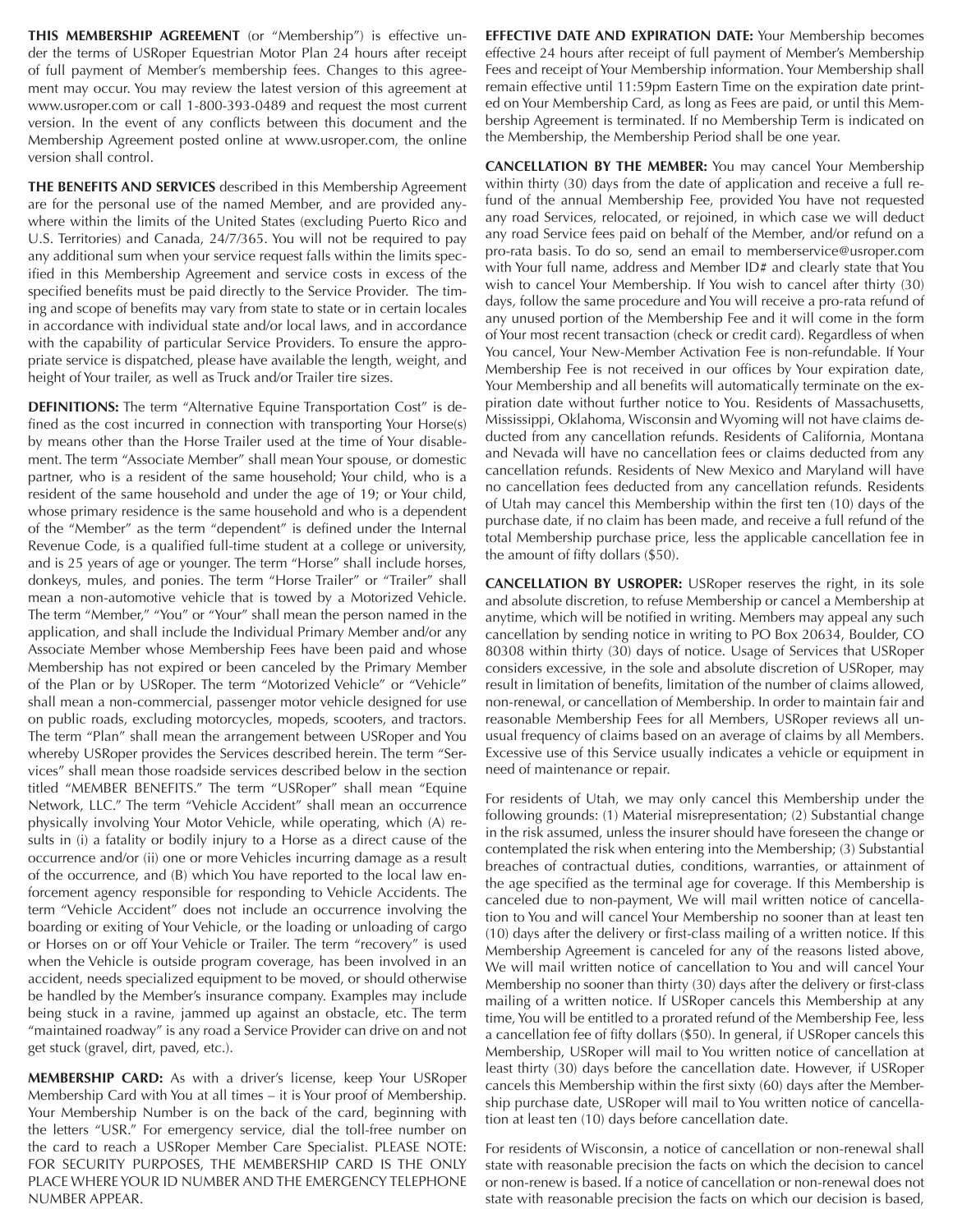You have the legal right to make a written inquiry regarding the reason for the cancellation or non-renewal. We shall send by first-class mail or deliver that information within ten (10) working days after receipt of a written request by the Member.

## **MEMBER BENEFITS:**

**SCOPE OF BENEFITS:** USRoper is an emergency roadside assistance program for the Member whose Motorized Vehicle and/or Trailer has an emergency condition and should not be considered a repair or maintenance service. Member hereby acknowledges that USRoper IS NOT A REPAIR OR MAINTENANCE SERVICE. USRoper engages a network of independent Service Providers, and USRoper does not itself provide many of the services described herein. Furthermore, USRoper does not have control over prices charged by the Service Providers. Repairs made at a service facility are not eligible for reimbursement by USRoper. Associate Members are subject to all of the terms and conditions set forth in this Membership Agreement, and Primary Members are responsible for making Associate Members aware of these terms and conditions. All Members are invited to periodically review this Membership Agreement at their convenience by accessing the Membership page on the USRoper website at www.usroper.com.

**TOWING:** When Your Vehicle cannot be started or driven, the Vehicle and/or Your Horse trailer will be towed up to 100 miles (\$400 max. per incident) to the destination of Your choice by an authorized tow truck. If both Your Truck and Trailer need to be towed, USRoper will provide a second, identical towing benefit, subject to the same terms, conditions, and limits (\$800 max. per incident).

**WINCH-OUT:** Winch-out benefit limited to \$250 per incident (\$500 max. if truck and trailer require winching services). USRoper is unable to accept any responsibility for any vehicle damage that might result from winchout service. Vehicle(s) must be within 150 feet of maintained roadway. If service is determined to be a recovery, it will become an out-of-pocket expense to the Member.

**BATTERY ASSISTANCE:** Service Providers' vehicles are equipped to boost batteries and perform minor adjustments (exclusive of replacement parts) to batteries, alternators, etc. Benefit limited up to \$250 per incident; coverage excludes parts, fluids and taxes.

**FLAT TIRE ASSISTANCE:** A flat tire on Your Vehicle or Trailer will be removed and replaced with Your spare tire. In the event You have no spare tire or Your spare tire is damaged or otherwise inadequate, USRoper will locate and arrange delivery and installation of replacement tires. USRoper will not be responsible for the cost of any replacement tires. Benefit limited up to \$250 per incident; coverage excludes parts, fluids, and taxes.

**FUEL, OIL AND WATER DELIVERY:** Local and/or state regulations permitting, a service truck will deliver emergency supplies of fuel, oil or water necessary to get You on Your way again. Benefit limited up to \$250 per incident; coverage excludes parts, fluids, and taxes.

**EMERGENCY REPAIR:** In the event Your Vehicle becomes disabled when You are traveling, if it is possible for USRoper to facilitate a roadside repair and avoid towing, USRoper will pay a service benefit up to \$250 per incident; coverage excludes parts, fluids, and taxes.

**LOCKOUT SERVICE:** If Your keys are lost or locked inside the Vehicle or Horse Trailer, USRoper will dispatch a locksmith or emergency service vehicle to assist You. Benefit limited up to \$100 per incident. Member is responsible for cost of replacement keys.

**CONTINUATION SERVICE REQUEST:** In the event any of the previously listed services is unsuccessful and towing is still required, the cost of the requested service (up to the max. benefit) will be deducted from the towing benefit.

**EMERGENCY TAXI TRANSPORTATION:** If You need emergency transportation resulting from an accident or mechanical breakdown, USRoper will reimburse up to \$25 per incident.

**EMERGENCY LODGING/STABLING ARRANGEMENTS:** If, while traveling, Your Vehicle breaks down or is in an accident not involving injury to Your Horse(s), USRoper will contact area hotels, motels and/or stabling facilities to assist You in making lodging arrangements for You and/or Your Horse(s). MEMBER IS RESPONSIBLE FOR LODGING/STABLING COSTS AND/OR ALTERNATIVE EQUINE TRANSPORTATION COST.

**EMERGENCY TRIP INTERRUPTION VETERINARY SERVICES:** USRoper will reimburse You for the following expenses incurred due to a Vehicle Accident that involves injury to Your Horse:

- EMERGENCY VETERINARY CARE to Horse(s) for injuries sustained as a direct result of a Vehicle Accident.
- OVERNIGHT BOARDING COSTS as a result of Vehicle Accident.
- LODGING AND MEALS in the vicinity of the care of Your Horse(s).
- RENTAL VEHICLE at the place of Vehicle Accident.

Emergency trip interruption veterinary services reimbursement is limited to expenses incurred during the first 72 hours following the accident and up to \$1,000 per accident. Incident must be immediately reported to the local law enforcement agency responsible for responding to Vehicle Accidents. A copy of the accident report from the local law enforcement agency must accompany the request for reimbursement. The emergency trip interruption veterinary services reimbursement benefit is limited to Vehicle Accidents involving injury to Horse(s) owned or leased by Member. For reimbursement of expenses listed in this section, see CLAIMS.

**EMERGENCY VETERINARY REFERRAL SERVICES:** In the event a Horse in Your care experiences a health emergency while traveling, USRoper will assist You in locating a large-animal practitioner from our exclusive DVM directory. MEMBER IS RESPONSIBLE FOR DVM COSTS.

**EMERGENCY FARRIER REFERRAL SERVICES:** In the event a Horse in Your care needs hoof care while traveling, USRoper will assist You in locating a farrier from our exclusive Farriers Directory. MEMBER IS RESPONSIBLE FOR FARRIER COSTS.

**THEFT REWARD:** USRoper will pay a \$5,000 reward for information leading to the arrest and conviction of anyone stealing Your Motorized Vehicle and/or Horse Trailer. Reward will not be paid to the Member, any relative of the named Member, or any public official while performing their duty.

**CLAIMS:** Requests for reimbursement are covered only if the Member has had an active/reactivated Membership for a minimum of 24 hours prior to the disablement. Requests for Reimbursement of covered benefits must be submitted in writing with the USRoper Request for Reimbursement form. This Request for Reimbursement form will accompany an original, itemized, unaltered "Paid" receipt from a Service Provider in the name of the Member indicating method of payment. Contact the USRoper Administrative Offices.

REQUESTS FOR REIMBURSEMENT MUST BE POSTMARKED WITHIN THIRTY (30) DAYS OF OCCURRENCE and include all information and attachments requested. Mail claims to: PO Box 20634, Boulder, CO 80308. Please keep a copy of all materials submitted.

**NON-COVERED ITEMS:** The following items are not covered under the Plan: Costs associated with emergency stabling (except those associated with the Emergency Trip Interruption Veterinary Services benefit described herein); costs associated with Alternative Equine Transportation; any and all taxes, governmental fees, assessments and/or levies; storage; costs associated with Vehicles stolen, unlicensed, unregistered, illegally parked, or impounded; costs of any liquids, parts, or materials; Vehicles on display for sale or any other purpose; Vehicles with pre-existing conditions or used in competition; off-road Vehicles; or Vehicles used for commercial purposes. In the event that USRoper inadvertently pays for Services that You are not entitled to under this Membership Agreement, You will be required to reimburse USRoper within thirty (30) days after written demand by USRoper.